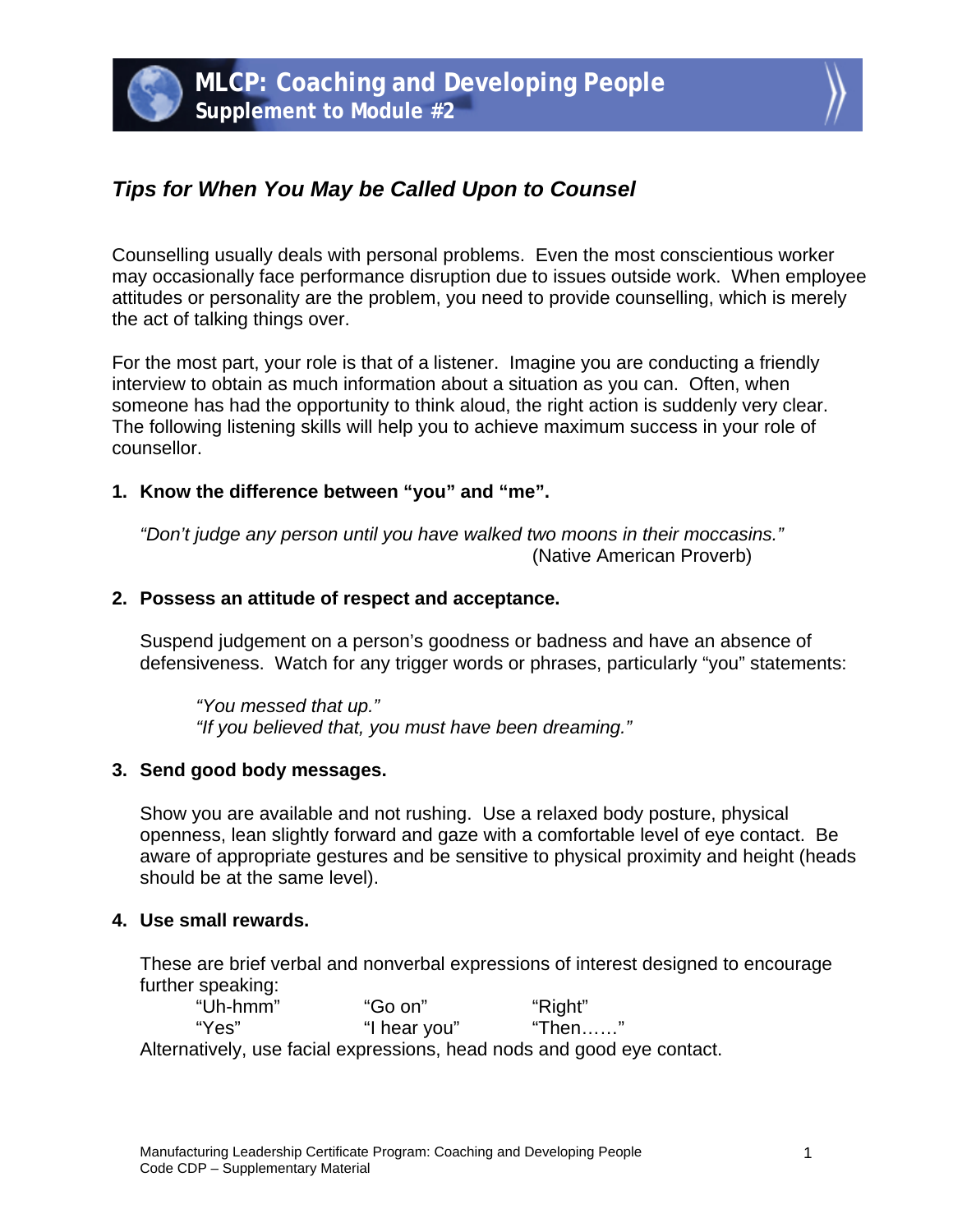



#### **5. Use openers and open-ended questions.**

An opener gives the impression that you are interested and prepared to listen:

 *"You seem upset. Would you care to say what's bothering you?" "Tell me what the problem is."* 

An open-ended question helps to elaborate the internal viewpoint and may enable the person to see an answer for himself/herself:

 *"Tell me about it." "How do you feel about that?"* 

#### **6. Reflect feelings.**

Reflecting usually involves rewording what you've heard. This is often a difficult skill to achieve. Within the limitations of the work environment, you might just use a simple response or ask a question to be sure you have understood the situation.

#### **7. Avoid unrewarding "don'ts".**

So that individuals may explore possible solutions to their own problems, avoid judging and evaluating, directing and leading, blaming, reassuring, humour, advising, teaching, interrogating, inappropriate self-disclosing, putting on a professional façade and faking attention. A major "don't" is breaking confidence.